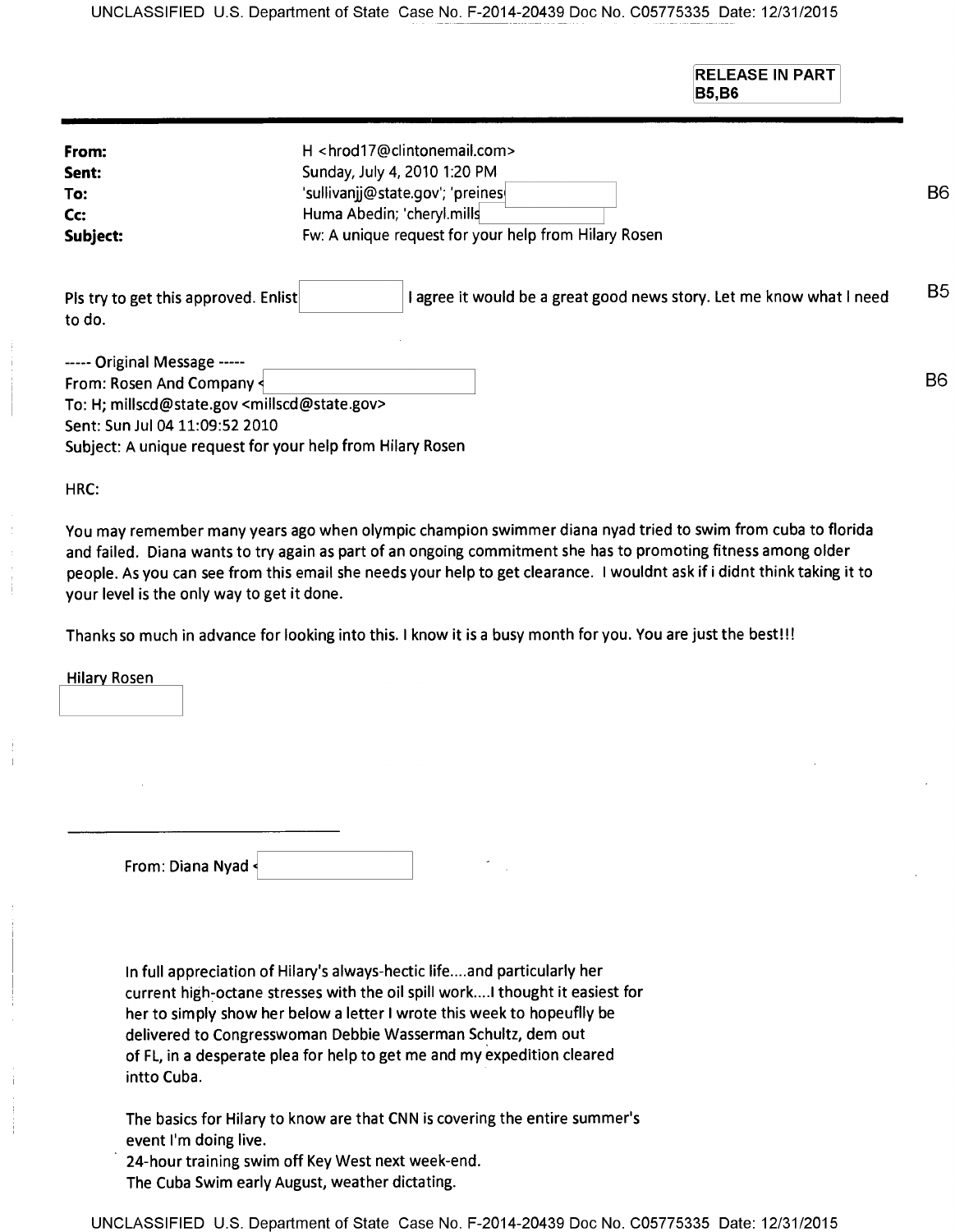It's not that I've been flat turned down by the State Dept. But I have been told I won't be approved this summer.....warm water, my training, all of it....there's no other time I can or will do it.

It's going to be a terribly upbeat story to follow (in CLEAN ocean just nearby the oil spill), it's going to be an embraced strong message to redefine middle age as strong and relevant, to see a 60-year old swim 103 miles and walk up onto the shores of her own country.

I have been told by lawyers within Treasury that it will take either Hilary Clinton or Obama himself to clear my event. I know somebody has the power to green light in an hour's time, if I can just get to the right person.

. Please know that I wouldn't

interrupt either your or Hilary's precious holiday week-end if I hadn't committed a year of hardship training to this and now involved many good people in the adventure. I just can't let this dream slip away because I can't get into Cuba

with State Dept approval.

Here is the Schultz doc below. And next I'm going to send you a link to a short promo video.

Thanks so very, very much, diana

DIANA NYAD CUBA SWIM

EXECUTIVE SUMMARY

At the end of July, 2010, just a month from now, I will attempt to become the first person in history to swim the 103 miles from Cuba to Florida without the aid of a shark cage.

In 1978, I swam out of Havana into a raging sea. 41hrs, 49mins later, it was not to be.

I'm 60 now. This time, when I do walk up onto the Florida shore, I will send a loud message to all the millions my age that 60 is not irrelevant, that we are still strong, vital, vibrant individuals, that our best days are not by any means all behind us.

For 30 years, I hadn't swum a stroke. I valued physical fitness to an extreme degree, but just hadn't swum at all for 30 years. And now this past year's training is done. It has been intense. Many, many 10, 12, 15 hour swims in the Caribbean. Grueling tests of both body and spirit.